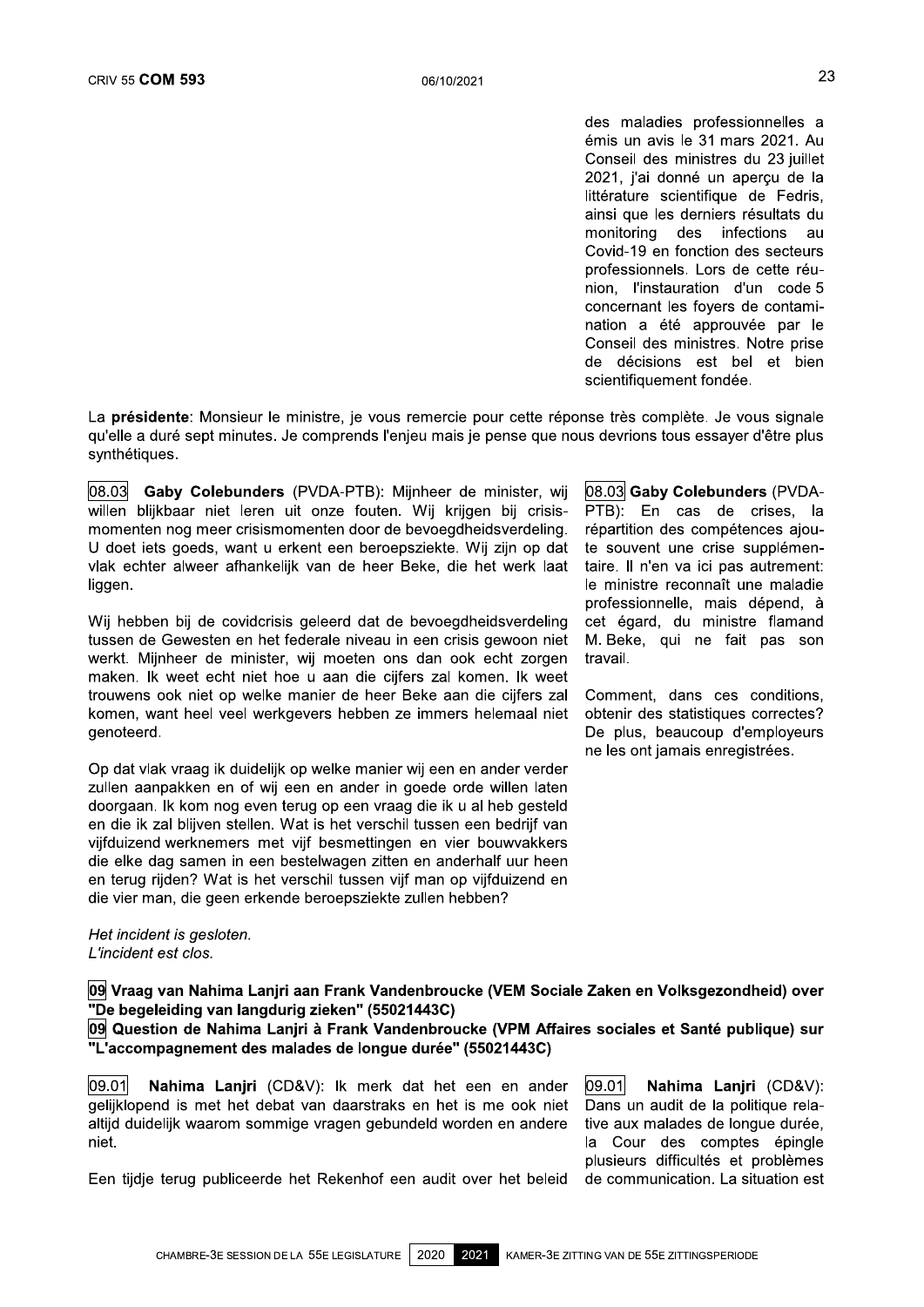rond langdurig zieken. Hierin werd een reeks pijnpunten aangehaald over, onder meer, de ondermaatse begeleiding van langdurig zieken en het feit dat in sommige bedrijven de re-integratietrajecten eerder leiden tot ontslag dan tot re-integratie. Tevens wordt er gewag gemaakt van communicatieproblemen tussen huisartsen, adviserende artsen en arbeidsgeneesheren en is er een gebrek aan elementaire kennis over re- integratietrajecten.

Dat deze situatie ernstig is, weet u. Ons land stevent af op een half miljoen langdurig zieken en het is de hoogste tijd dat we daar een beleid rond ontwikkelen. U bent daarmee bezig binnen de regering en maakte al bekend dat u zou inzetten op 60 terugkeercoaches of terugnaar-werkcoaches tegen 2023. Maar ook op die plannen kwam heel wat kritiek vanwege de sociale partners. Zo betwijfelen vakbonden en mutualiteiten of die plannen wel zullen volstaan.

Gaat u aan de slag met de kritiek op uw plan omtrent de terugkeercoaches? Zult u in overleg gaan met alle betrokkenen?

Werkt u samen met de minister van Werk, de minister van Ambtenarenzaken en de minister bevoegd voor Zelfstandigen?

Zo ja, komt men met een globaal plan naar het Parlement, dat alle statuten omvat, of zal dit per doelgroep behandeld worden?

Voorziet u in een evaluatie? Zal het aantal coaches dan eventueel worden uitgebreid?

09.02 Minister Frank Vandenbroucke: Het is inderdaad jammer dat de vragen niet werden gebundeld, want enkele zaken heb ik al gezegd. De terug-naar-werkcoördinatoren – gelieve niet het woord 'coaches' te gebruiken - maakten deel uit van een eerste stap die ik snel wilde zetten, om dat proces op gang te brengen. De kritiek dat dit onvoldoende is, vond ik onheus. Er wordt immers geen rekening gehouden met het feit dat ik bij die eerste stap ook al een aantal andere elementen in gang heb gezet, bijvoorbeeld de hele informatiestroom die we moeten organiseren. Bovendien was dit slechts een eerste stap in een reeks van stappen, waarvan ik nu de volgende ook wil zetten.

Ik vind wel dat we met die eerste stap al vele antwoorden bieden op de kritiek van het Rekenhof. Helaas is het rapport van het Rekenhof gelekt naar de pers, zelfs nog voor ik zelf de kans kreeg om te reageren of dit in het Parlement te bespreken.

Ik vind dat eigenlijk bijzonder jammer voor u en voor mij, maar het is gebeurd.

Ik heb mijn reactie naar het Rekenhof gestuurd. Ik hoop dat het correcte document, met de reactie snel in onze discussie aan de orde komt.

Ik wil inderdaad mijn aanpak van langdurig zieken uitwerken in overleg met alle actoren: met mijn collega's, de heer Dermagne, mevrouw De Sutter, de heer Clarinval, en met de Gewesten. Ook al zou ik samen met de collega's Dermagne, Clarinval en De Sutter één groot verhaal moeten brengen, ik zal met de eigen stukken autonoom naar het Parlement komen, omdat wij anders te veel afhankelijk zijn

grave, car la Belgique comptera bientôt un demi-million de malades de longue durée. Le gouvernement élabore un plan ambitieux et le ministre a déjà annoncé la nomination. d'ici 2023. de 60 coaches de retour au travail. Les partenaires sociaux n'ont pas tardé à critiquer ce projet aussi. Le ministre consultera-t-il les différentes parties concernées?

Frank Vandenbroucke.  $|09.02$ ministre: Les coordinateurs de retour au travail - ce ne sont pas des coaches - se situaient dans une première étape. La critique n'est pas fondée, car un énorme flux d'informations doit être organisé et de nombreuses réponses ont déjà été apportées, par ailleurs, aux critiques de la Cour des comptes. De plus, ce n'est que la première étape de la feuille de route. Avant même que je puisse réagir ou en parler au Parlement, le rapport de la Cour des comptes a malheureusement fuité dans la presse. J'ai, entretemps, également déjà adressé une réponse à la Cour des comptes.

Je discuterai bien entendu avec l'ensemble des acteurs, dont les Régions. Je soumettrai moi-même des documents au Parlement afin de ne pas subir de retard. Nous attendons encore les avis, mais présenterons notamment nous non seulement les coordinateurs. mais également l'évaluation d'ap